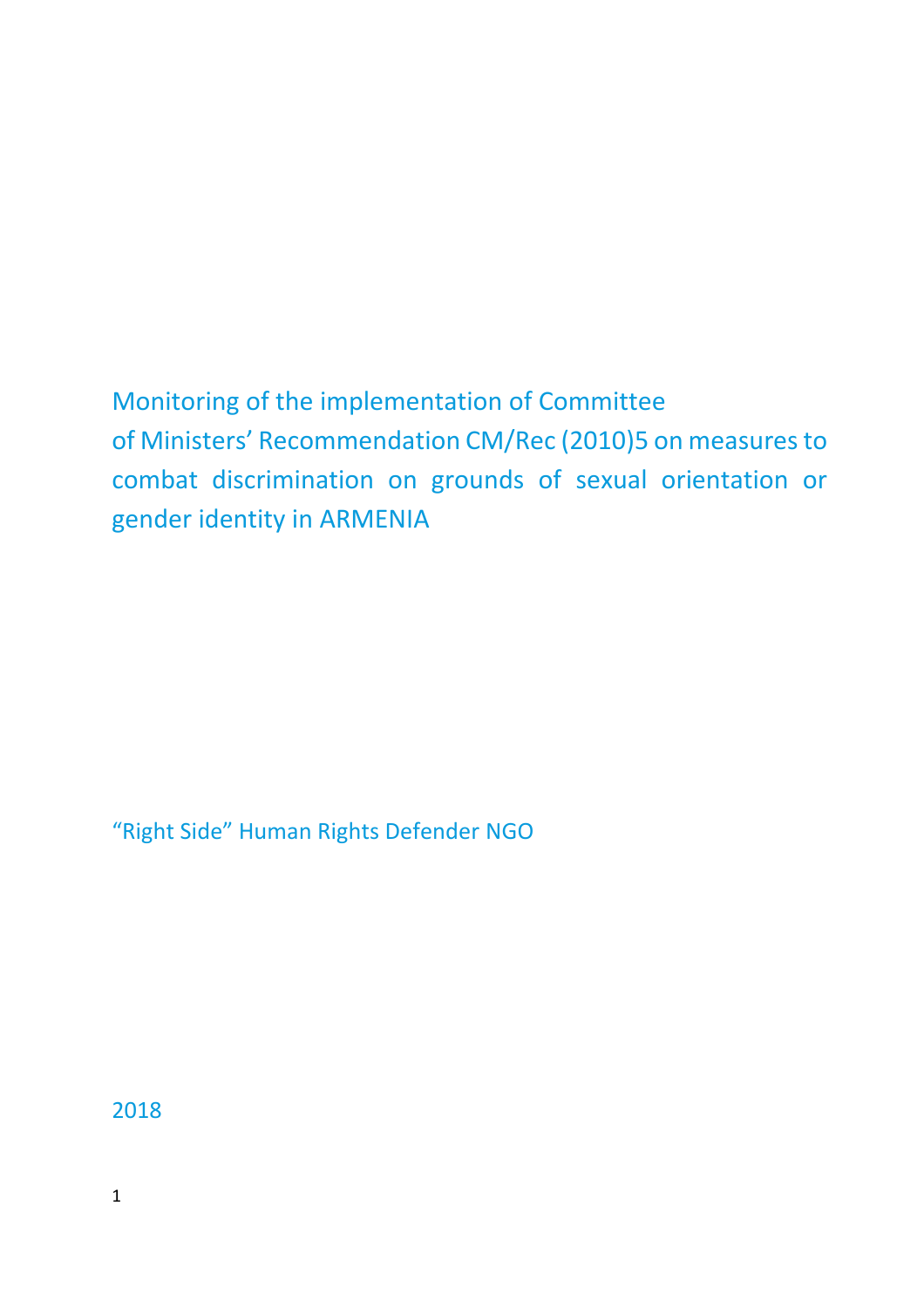**Table of Contents**

| <b>INTRODUCTION</b>                                      | $\mathbf{1}$            |
|----------------------------------------------------------|-------------------------|
| HATE CRIMES AND HATE RELATED INCIDENTS                   | 3                       |
| <b>Hate crimes</b>                                       | 3                       |
| Hate speech                                              | 5                       |
| FREEDOM OF ASSOCIATION, EXPRESSION AND PEACEFUL ASSEMBLY | 6                       |
| RIGHT TO RESPECT FOR PRIVATE AND FAMILY LIFE             | $\overline{\mathbf{z}}$ |
| <b>EMPLOYMENT</b>                                        | 8                       |
| <b>HEALTH</b>                                            | 9                       |
| <b>GLOSSARY</b>                                          | 12                      |
| <b>LITERATURE</b>                                        | 13                      |

# **ABOUT "Right Side" Human Rights Defender NGO**

Right Side is a community based, democratic, human rights defender NGO, founded in January 2016 by trans activists in Armenia. It is the first and only NGO run by and for trans people in Armenia and in the South Caucasus region. Right Side works on national level and in Nagorno Karabakh Republic, which is a conflicted area between Armenia and Azerbaijan.

<span id="page-1-0"></span>**Mission -** To ensure the well-being, protection and equality of the trans community in Armenia by achieving social-cultural and legal changes through cooperation with state bodies, civil society and with international organisations.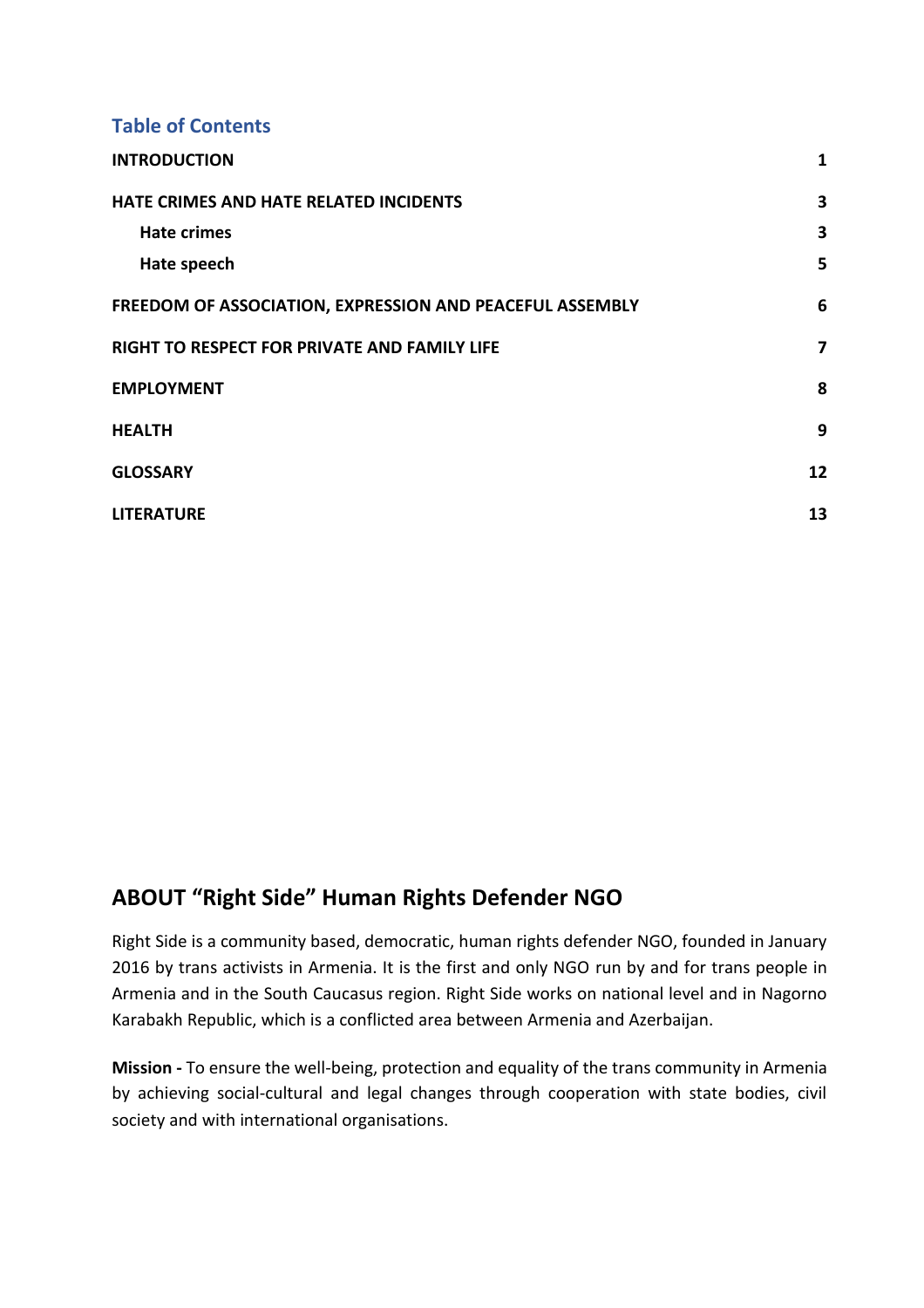### **INTRODUCTION**

2010 was an important year for the LGBT community in Europe with the enactment of the Recommendation on measures to combat discrimination based on sexual orientation and gender identity by the Committee of Ministers of the Council of Europe. This important document lists measures that countries should adopt in order to combat discrimination on SOGIESC grounds. In this report, "Right Side" Human Rights Defender NGO analyses the implementation of these Recommendations by Armenian state authorities and the progress made to improve the lives of trans people in Armenia. This is the first review of the implementation of Recommendations related to the trans community, as the last state report did not reflect the situation of trans people in Armenia. We hope that this review will help to improve situation of trans people in Armenia.

The Recommendations recognise that the LGBTI community has been subjected to homophobia, transphobia and other forms of discrimination and violence for centuries, with much of it still ongoing in many states. The Recommendations include a number of measures that can be applied in order to overcome discrimination, intolerance and social exclusion. Member States are expected to review existing legislative measures and collect relevant data in order to monitor the implementation of these measures, and to ensure that victims of discrimination and violence have recourse to legal justice.

Armenia (official name, Republic of Armenia) is a lower middle-income, landlocked country in the South Caucasus. It is geographically located in north-western Asia, but politically and cultural is considered a European country. Armenia gained its independence from the Soviet Union in 1991, and it was the first state that adopted Christianity as a state religion in 301. The modern Armenian Republic recognizes the Armenian Apostolic Church, the world's oldest national church, as the main religion in the country. The Constitution of the Republic of Armenia was adopted on 1995 by nationwide referendum. According to this constitution, the Republic of Armenia is a sovereign, democratic, social and legal state. Armenia is a member of the UN and the Council of Europe. The political regime in Armenia is broadly conforming to the category of "hybrid regimes". In 2015, Armenia held a referendum and changed its form of government from a presidential to a parliamentary republic. Over the past three years, after the registration of "Right Side" Human Rights Defender as an NGO, trans people have become more visible and active in the public sphere. However, they still face regular threats of harassment, physical and psychological violence, hate speech and hate crime from the state and general society. Generally, trans people are still considered to be, at best, non-existent, and, at worst, deviant, immoral, abnormal and diseased.

#### **METHODOLOGY**

The questionnaire upon which the we draw findings of this report, is based on the 2012 questionnaire, with different sets of questions included, based on the structure of the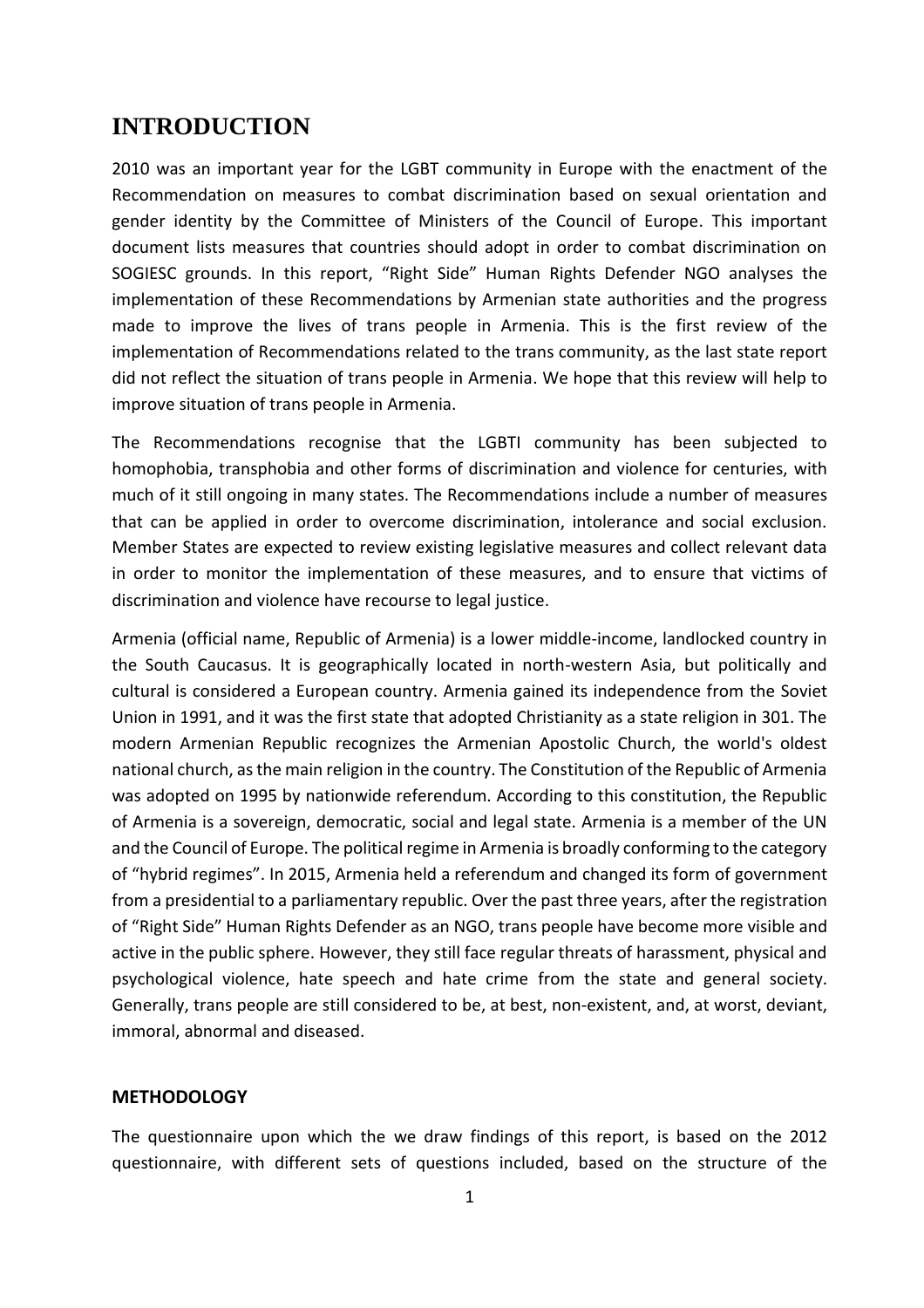Recommendations. The questionnaire has been disaggregated into different parts, taking into consideration the jurisdiction of ministries and institutions to which the questionnaire was addressed. The general conclusion of the implementation of the measures is based on the answers in official correspondence with these institutions, as well from documentation and reports published by "Right Side" Human Rights Defender NGO.

Each chapter in this report starts with the passage from the Recommendation (2010)5.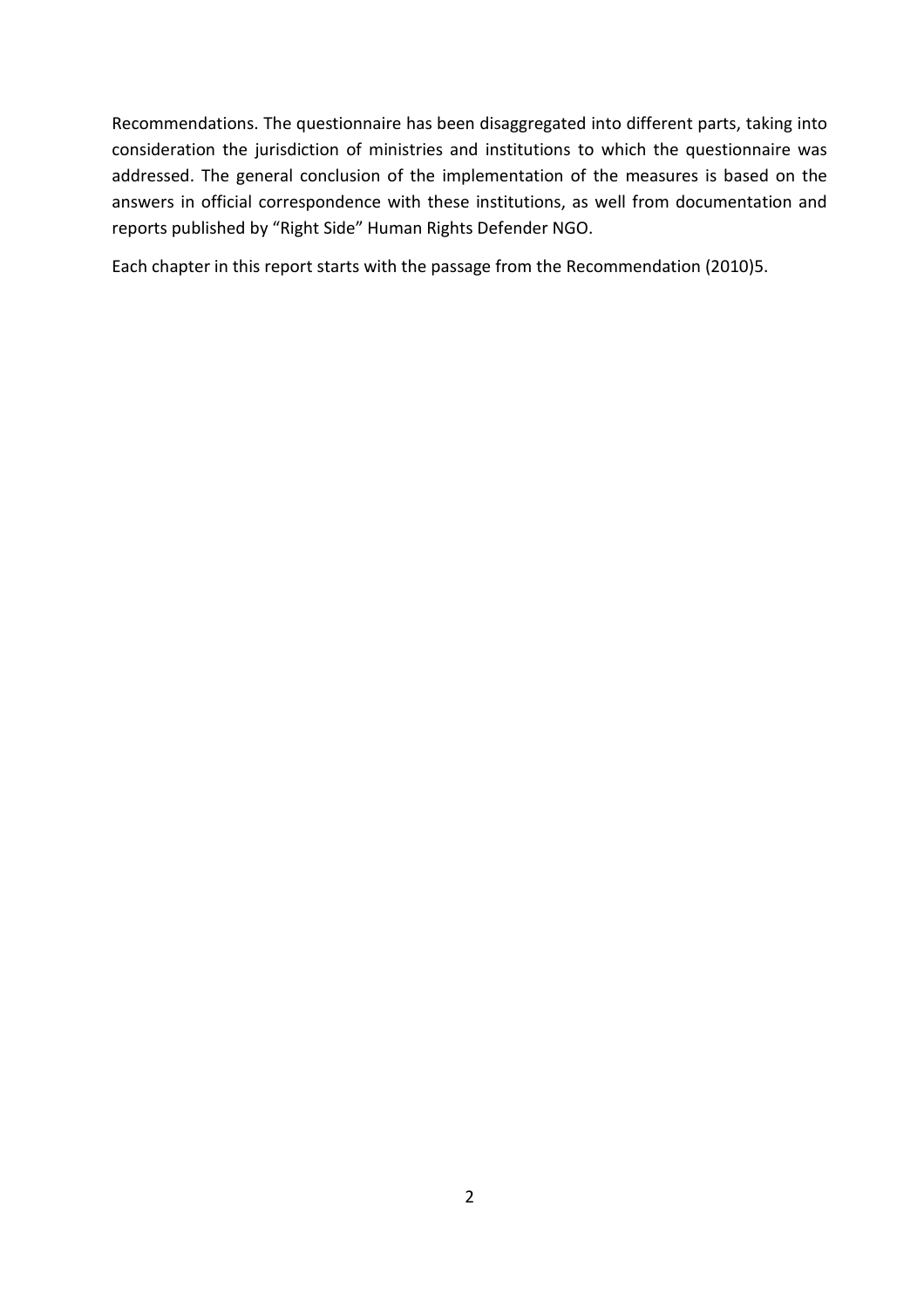# <span id="page-4-0"></span>**HATE CRIMES AND HATE RELATED INCIDENTS**

*"Member states should ensure effective, prompt and impartial investigations into alleged cases of crimes and other incidents, where the sexual orientation or gender identity of the victim is reasonably suspected to have constituted a motive for the perpetrator; they should further ensure that particular attention is paid to the investigation of such crimes and incidents when allegedly committed by law enforcement officials or by other persons acting in an official capacity, and that those responsible for such acts are effectively brought to justice and, where appropriate, punished in order to avoid impunity."*

#### <span id="page-4-1"></span>**Hate Crimes**

Armenia does not: collect disaggregated data on hate crimes against trans people; sanction hate crimes on the basis of gender identity and expression; or take any specific measures to combat hate crimes. On the contrary, Armenian bureaucratic culture encourages belief in an idyllic situation in which the absence of various kinds of problems is desirable, and their presence a hindrance, implying that bringing problems to light will create a negative image of the police or the country as a whole. In practice, it means that state bodies act on the principle of "no data, no problem", which allows policy makers to ignore issues regarding trans rights.

Unfortunately, Armenian law enforcement bodies do not collect information about hate crimes, including offenses against trans people. Data on the situation of the trans community is extremely limited in Armenia. There is no data collection mechanism available, which could facilitate documentation of hate crime cases in a consistent and professional manner, enhancing trans visibility not only in society but also to the government. Violations of the rights of trans people are routinely excluded from national and international human rights reports produced by prominent general human rights organizations or by state bodies.

To remedy this situation, our organization, as a part of Armenian Civil Society, is attempting to fill this gap, raise awareness of the hidden problems in society, and advocate for change. "Right Side" Human Rights Defender NGO collected 100 cases (between  $1^\mathrm{st}$  January 2016 and 31st October 2017). Most reports were collected via face-to-face interviews with victims and witnesses. Altogether, 76 trans people who were victims of hate crimes were interviewed, along with 24 witnesses. The monitoring project was funded by ILGA-Europe in 2017.

The vast majority (74%) of reported incidents took place in the capital city, Yerevan. 45% of all reported cases took place in cruising areas, with 15% happening in other public spaces. 10 incidents happened in Government offices, 5 in police stations and 1 at a border crossing point.

The majority of cases (77%) involved young trans people aged 18-30, although there were some reported cases from other age groups: 19 respondents were aged 31-45, 3 respondents were aged 41-60 and only one person was older than 61. The youngest respondent was 18 years old, the oldest was 63. Most of the respondents identified their sexual orientation as heterosexual. All respondents were "out" in some capacity in their lives except 7 witnesses, who said that they don't belong to LGBTI community.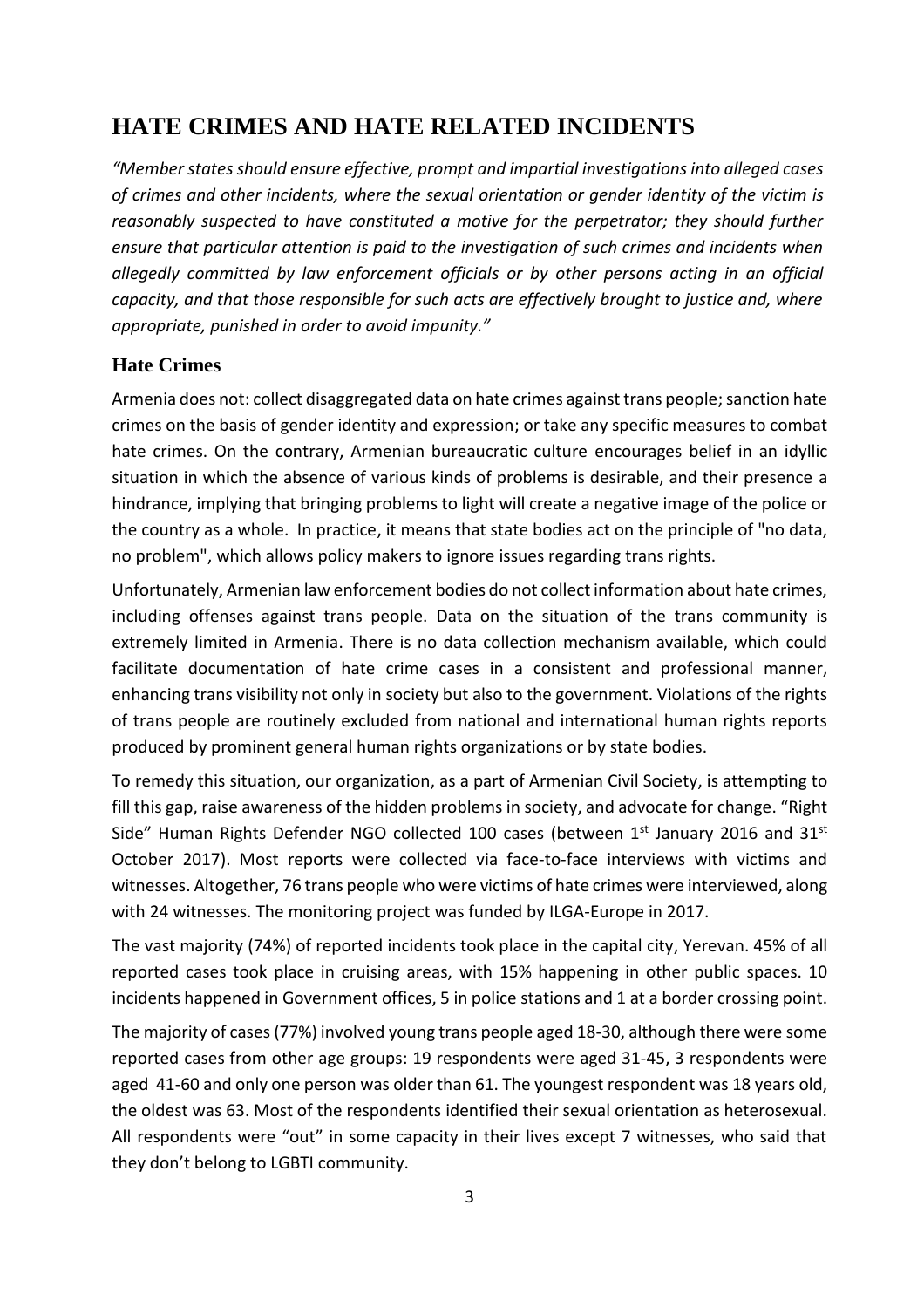49% of all reported cases happened at night, with 19% taking place in the evening. There were only 8 cases in the morning and 14 in the afternoon.

Most of the incidents were threat of violence: 31% were insults, 19% were verbal abuse; and 12% involved physical violence. More than half of the incidents reported involved 1 perpetrator, 21 reported that there were 2 perpetrators and 14 cases were reported group of perpetrators (more than 3 people). The fact that the perpetrator knew their trans identity was mentioned by 39% of respondents. Only a few cases have been reported to the Police.

One incident involved a Yerevan City Council member and her husband attacking a transgender person in the building where the trans organisation is located. There is not much information about another case involving a public official as the perpetrator, as the respondent is too afraid for their life to speak about the perpetrator. 89% of all cases were reported to LGBTI NGOs, 1 case was reported to the General Prosecutor's Office, because the victim was not satisfied with the decision of the Police. None of the cases reported were considered by law enforcement as hate crime. Thus, police and other law enforcement officials are classifying transphobic violence as ordinary crimes or administrative offenses. The majority of victims seek legal assistance and advice from "Right Side" Human Rights Defender NGO.

In general, respondents mentioned fear of Police and lack of trust in reporting the incidents. As the report shows, trans people are targets of hate crimes in Armenia. Many trans people see the violence inevitable, thus they do not report the cases to Police and avoid visits to medical institutions.

There is no hate crime legislation in Armenia, and Armenian legislation does not recognize SOGIESC as aggravating circumstances in hate crime. However, Article 77 in the Constitution states that: "The use of basic rights and freedoms for the purpose of violent overthrow of the constitutional order, incitement of national, racial or religious hatred or propaganda of violence or war shall be prohibited".

The Criminal Code of the Republic of Armenia defines racism as a specific crime, and as a qualitative criterion of other crimes. **Article 143** defines a criminal liability for direct or indirect violation of human rights and freedoms as based on a number of protected characteristics, including race, ethnic origin, membership of a national minority, but not gender identity or expression. The same crime, if committed by a public officer and with the abuse of office, is prosecuted as aggravation of punishment. **Article 226** prosecutes criminal liability for incitement of national, racial or religious hatred, as well as for actions aimed at the racial superiority or humiliation of national dignity. If the same actions are committed publicly or by mass media, with violence or threat of violence, abuse of office, or by an organized group, they would be punished with a term of imprisonment of 3-6 years. Article **392** calls for a term of imprisonment of 10-20 years or life sentence for deportation, illegal arrest, enslavement, mass and regular execution without trial, kidnapping followed by disappearance, torture or cruel treatment of civilians, which must be committed on the basis of discrimination against racial, national, ethnic identity, political views and religion. Thus, Armenia's laws recognize certain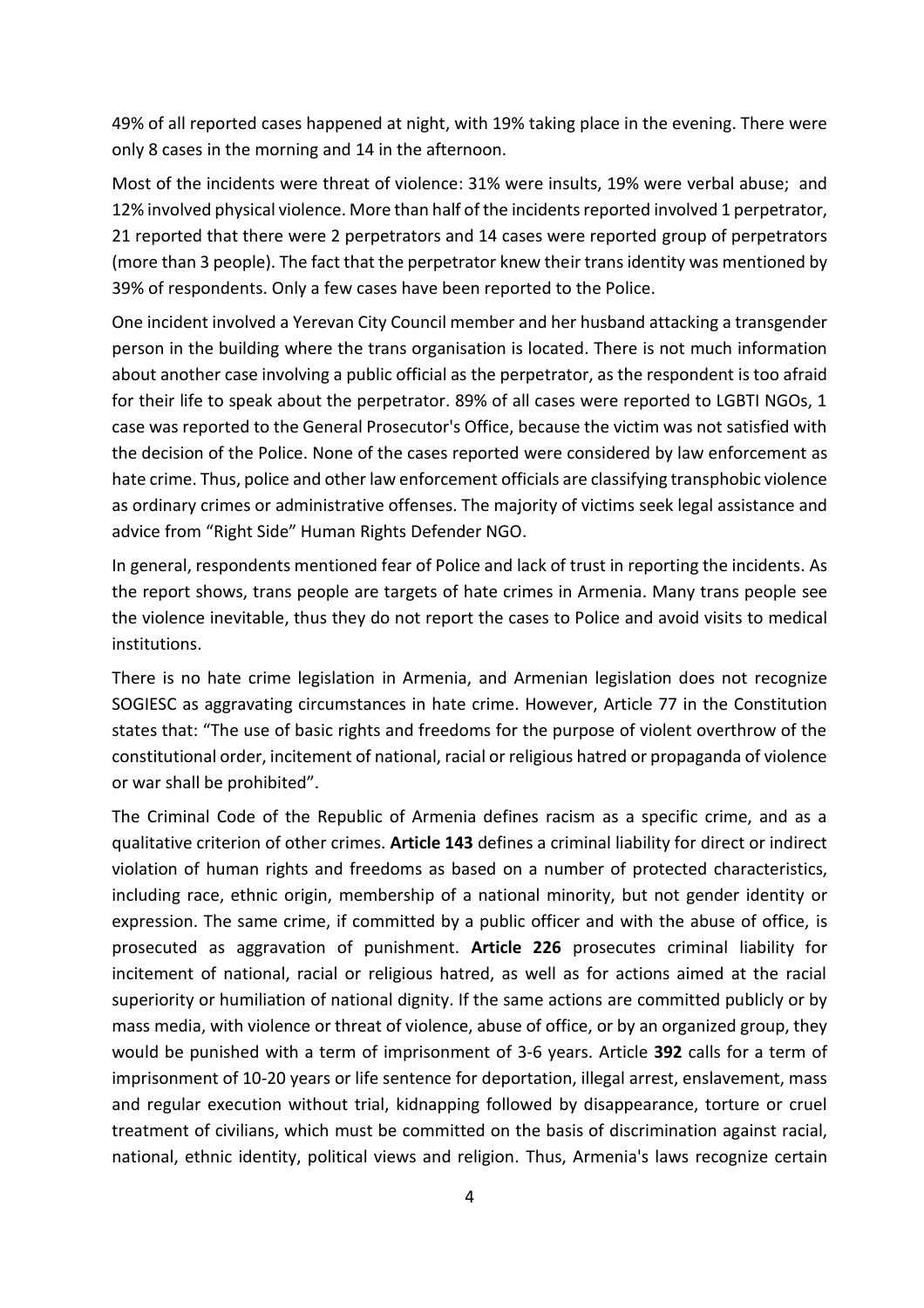motives as aggravating factors, but not SOGIESC. **Measures that need to be taken to ensure protection of trans people from hate crimes have not been implemented.**

#### **Recommendations**

- 1. Introduce mandatory trainings of judges, prosecutors, police officers and civil servants in order to inform them about discrimination, hate crimes and incitement to hatred and violence against trans persons.
- 2. Develop a unique system for tracking hate crimes against trans persons, which would represent a specific register for collecting data on crimes which are motivated by hatred towards trans persons.
- <span id="page-6-0"></span>3. Adopt trans-inclusive hate crime legislation

### **Hate Speech**

*"Member states should take appropriate measures to combat all forms of expression, including in the media and on the Internet, which may be reasonably understood as likely to produce the effect of inciting, spreading or promoting hatred or other forms of discrimination against lesbian, gay, bisexual and transgender persons. Such "hate speech" should be prohibited and publicly disavowed whenever it occurs. All measures should respect the fundamental right to freedom of expression in accordance with Article 10 of the Convention and the case law of the Court."*

In terms of hate speech, the level of transphobia is so high that the word "trans" itself is considered to be a profanity by general society. Although there are no studies or public reports on this, "Right Side" Human Rights Defender NGO has internally documented a number of cases of hate speech from general society, civil society representatives, public officials and media outlets against the trans community.

Armenia does not have specific legislation about hate speech, and protection and monitoring mechanisms are not available. Although Article 77 of the Constitution, which refers to prohibition of Abuse of Basic Rights and Freedoms, states that "The use of basic rights and freedoms for the purpose of violent overthrow of the constitutional order, incitement of national, racial or religious hatred or propaganda of violence or war shall be prohibited", measures to combating all forms of "hate speech" against lesbian, gay, bisexual or trans persons have not been introduced. **Measures to protect trans people from hate speech have not been implemented.** 

#### **Recommendations**

- 1. Update school curriculum to include lessons about SOGIESC.
- 2. Develop a unique system for tracking hate speech against trans persons.
- 3. Adopt trans-inclusive hate speech legislation.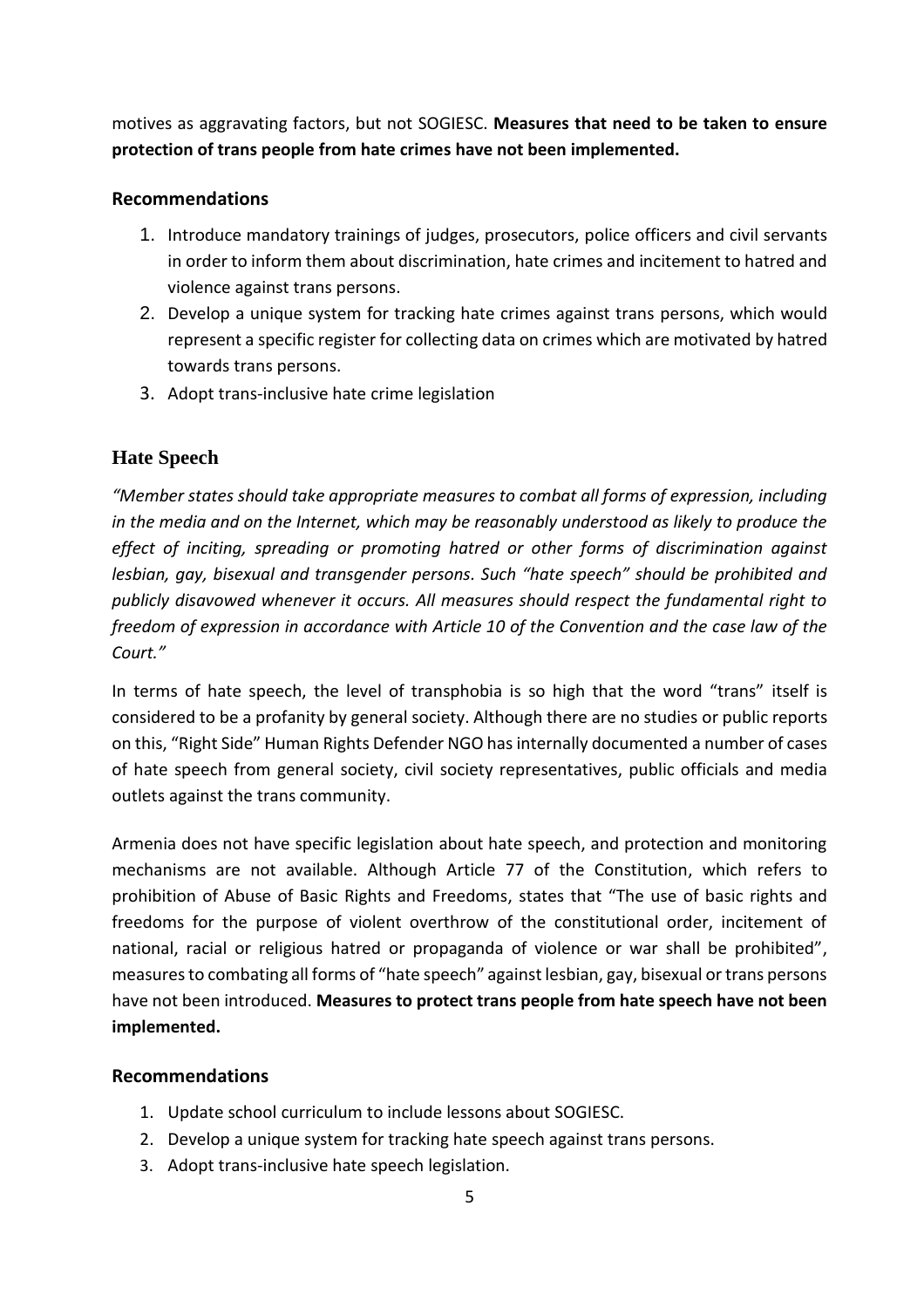# <span id="page-7-0"></span>**FREEDOM OF ASSOCIATION, EXPRESSION AND PEACEFUL ASSEMBLY**

*"Member states should take appropriate measures to ensure, in accordance with Article 11 of the Convention, that the right to freedom of association can be effectively enjoyed without discrimination on grounds of sexual orientation or gender identity; in particular, discriminatory administrative procedures, including excessive formalities for the registration and practical functioning of associations, should be prevented and removed; measures should also be taken to prevent the abuse of legal and administrative provisions, such as those related to restrictions based on public health, public morality and public order."*

Freedom of assembly is a right guaranteed by the constitution of Armenia. There is no restriction on freedom of expression in Armenia, except in the exceptional cases provided by the Law on Dissemination of Mass Information, which does not affect the lives of trans people

Over the last couple of years, "Right Side" Human Rights Defender NGO has held a number of small public events on trans rights. On the whole, most of the public events were safe. Although there are no limitations registered by state bodies on organizing public events, to date there have been no significant LGBT rallies or demonstrations because the community itself is not ready to come out as it feels unsafe and unprotected.

#### **FREEDOM OF ASSOCIATION**

In the summer of 2017, a woman presenting herself as an employee of Yerevan Municipality illegally entered "Right Side" Human Rights Defender NGOs office and requested that the president of the NGO, L. Martirosyan, to show the documents of the NGO. Under pressure, L. Martirosyan presented the contract, during which the aforementioned woman requested that L. Martirosyan collect their belongings and move the office to another location, under threat of closing the NGO. During this period, an unknown man physically harmed one of the organisation's beneficiaries at the entrance of the office and hit the president of the organisation, L. Martirosyan. On the same day, L. Martirosyan reported the case to the Police Department of Arabkir, requesting the opening of a criminal case. Despite all the efforts of "Right Side" Human Rights defender NGO, the Police, and later the General Prosecutor's Office, terminated the case. "Right Side" Human Rights Defender NGO has never received answers to official letters to Yerevan Municipality and the President of Armenia, Serzh Sargsyan, who is the leader of RPA party. The woman, who presented herself as an employee of Yerevan Municipality, was Naira Nahapetyan, a member of Yerevan City Council of the Republican Party of Armenia.

This incident illustrates that public officials will abuse their power with impunity. **Measures to protect trans people's freedom of association and peaceful assembly.**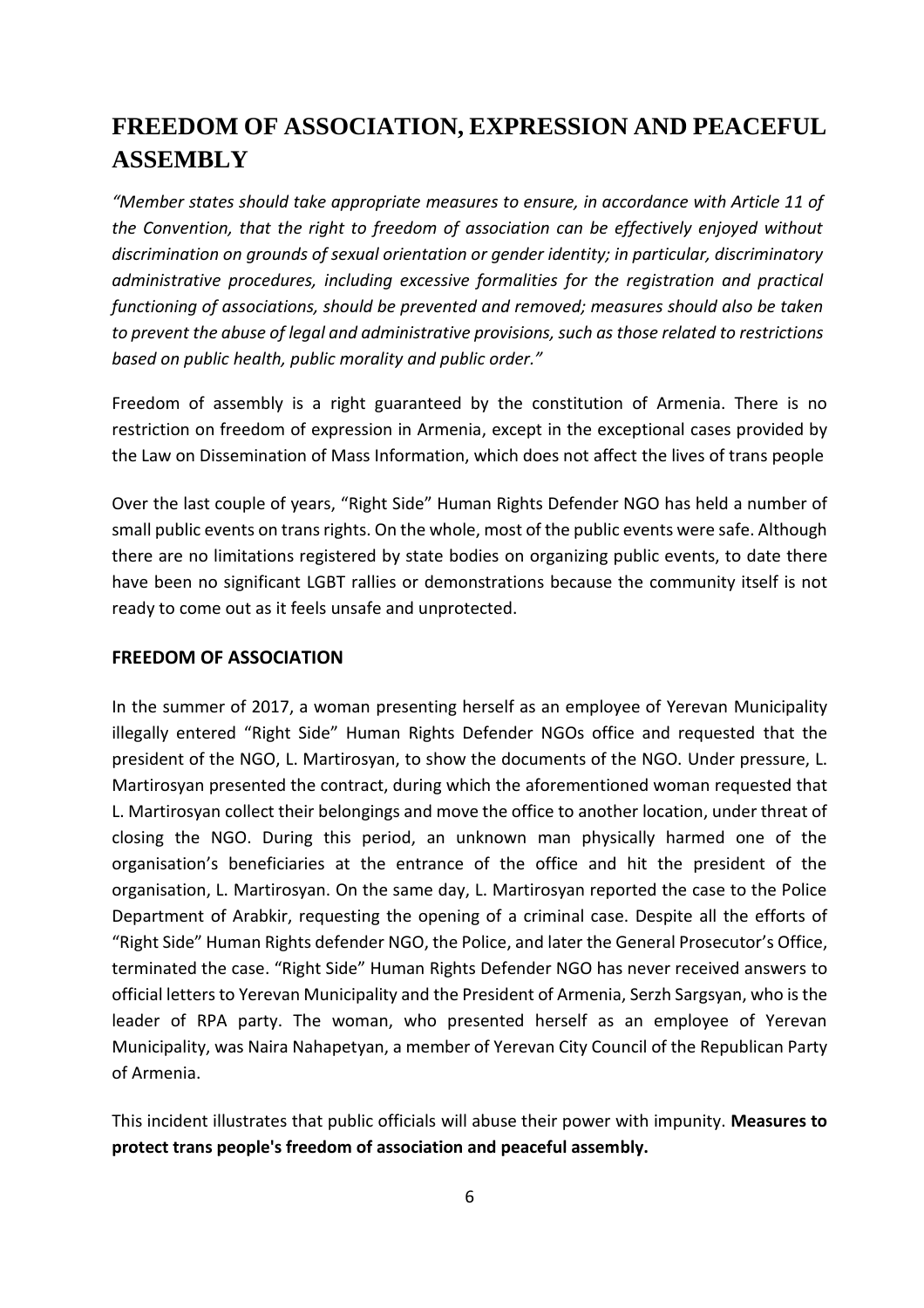#### **Recommendations**

1. Conduct fair and appropriate investigation to ensure the protection of the rights of trans NGOs.

# <span id="page-8-0"></span>**RIGHT TO RESPECT FOR PRIVATE AND FAMILY LIFE**

*"Member states should ensure that any discriminatory legislation criminalising same-sex sexual acts between consenting adults, including any differences with respect to the age of consent for same-sex sexual acts and heterosexual acts, are repealed; they should also take appropriate measures to ensure that criminal law provisions which, because of their wording, may lead to a discriminatory application are either repealed, amended or applied in a manner which is compatible with the principle of non-discrimination."*

*"Prior requirements, including changes of a physical nature, for legal recognition of a gender reassignment, should be regularly reviewed in order to remove abusive requirements."*

According to the Constitution, men and women of marriageable age have the right to marry and found a family according to their free will. The Family Code states two preconditions for marriage: the voluntary mutual accord; and the marriageable age.

On 3 July 2017, the Ministry of Justice stated that all marriages conducted abroad are valid in Armenia, including marriages between people of the same sex. According to the Family Code, marriages between Armenian citizens, those between Armenian citizens and foreigners or stateless persons, which have been registered outside Armenia, are valid inside the country after consular legalization. The article makes no reference to the sexes of the married partners and stipulates that marriages registered in another country which are in line with that particular state's legislation are valid in Armenia

Trans people have access to legal gender recognition, but the process is very bureaucratic and is unregulated by policy. For name changes, the Ministry of Justice requires a mental health record from a psychologist that the person requesting a name change has been diagnosed as trans. For legal gender recognition, a medical case history detailing "sex change surgery" (not gender reassignment surgery) is required, which must include genital surgery. However, there is an absence of medical policies on gender reassignment surgeries. Although not regulated by law, trans people are wrongly diagnosed as intersex by surgeons in order to be "legally" allowed to perform surgery. The surgery to "correct the sex of the person" is performed by a professional invited from another country by the trans person and paid for by the trans person. There are no psychologists, endocrinologists or surgeons trained and educated on trans issues.

Official documents, including diplomas, birth certificates and driver licences, do not include a gender marker, with the exception of National IDs and passports. Thus, trans people do not need to change them, unless they changed their name.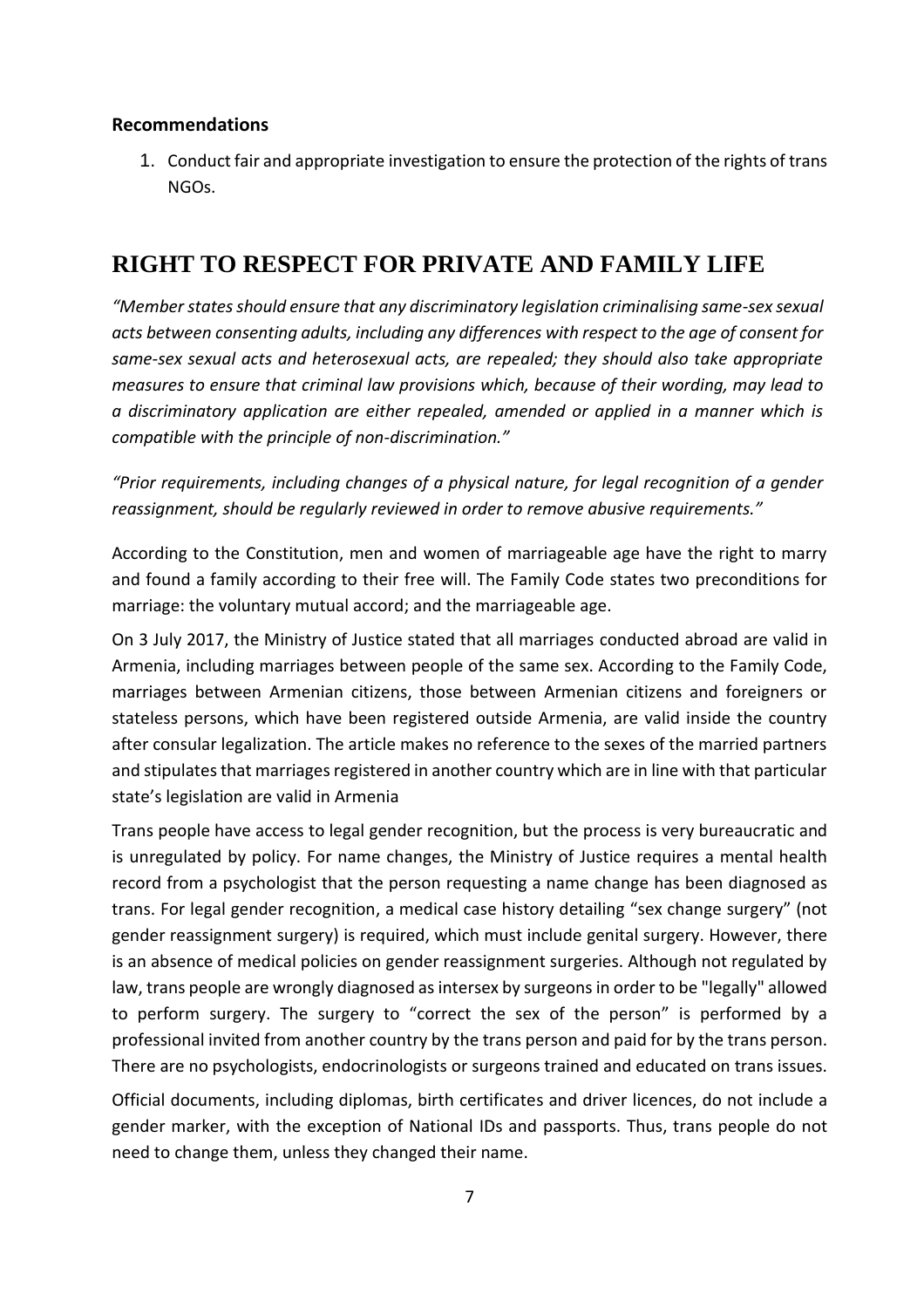In the case of a name change, a certificate issued by the Ministry of Justice regarding the name change is required when requesting a new National ID. With the National ID and name change certificate, a trans person can then request a new passport, birth certificate and other documents. For the name change, a diagnosis as transgender from psychologist is required.

#### **Recommendations**

- 1. Adopt legislation regarding equal marriage.
- 2. Adopt legislation to grant adoption rights.
- 3. Provide qualification courses to trans-specific specialists, such as endocrinologists and surgeons.
- 4. Adopt regulations, health protocols or other legislations to make GRS legally available.
- 5. Adopt legislation to make change of gender marker available based on selfdetermination.
- 6. Improve legal procedures for legal gender recognition, remove forced medical interventions and adopt accessible, transparent legal gender recognition procedures based on self-determination.
- 7. Adopt trans-inclusive codes of conduct and guidelines applicable to medical institutions.

### <span id="page-9-0"></span>**EMPLOYMENT**

*"Member states should ensure the establishment and implementation of appropriate measures which provide effective protection against discrimination on grounds of sexual orientation or gender identity in employment and occupation in the public as well as in the private sector. These measures should cover conditions for access to employment and promotion, dismissals, pay and other working conditions, including the prevention, combating and punishment of harassment and other forms of victimisation.*

According to RA Constitution **Article 29, "**Discrimination based on sex, race, skin colour, ethnic or social origin, `genetic features, language, religion, worldview, political or other views, belonging to a national minority, property status, birth, disability, age, or other personal or social circumstances shall be prohibited". According to **Article 30,** "Women and men shall enjoy legal equality". Article 29 also defines an open list ("personal or social circumstances") of grounds or characteristics for anti-discrimination but does not include gender identity and/or expression, neither of which have been recognized under "other circumstances". Armenia lacks anti-discrimination legislation covering SOGIESC grounds, and there is no official body to deal with discrimination cases.

The most vulnerable people among the LGBT community are trans people. Based on personal accounts and reports to "Right Side", we know that trans people in Armenia are routinely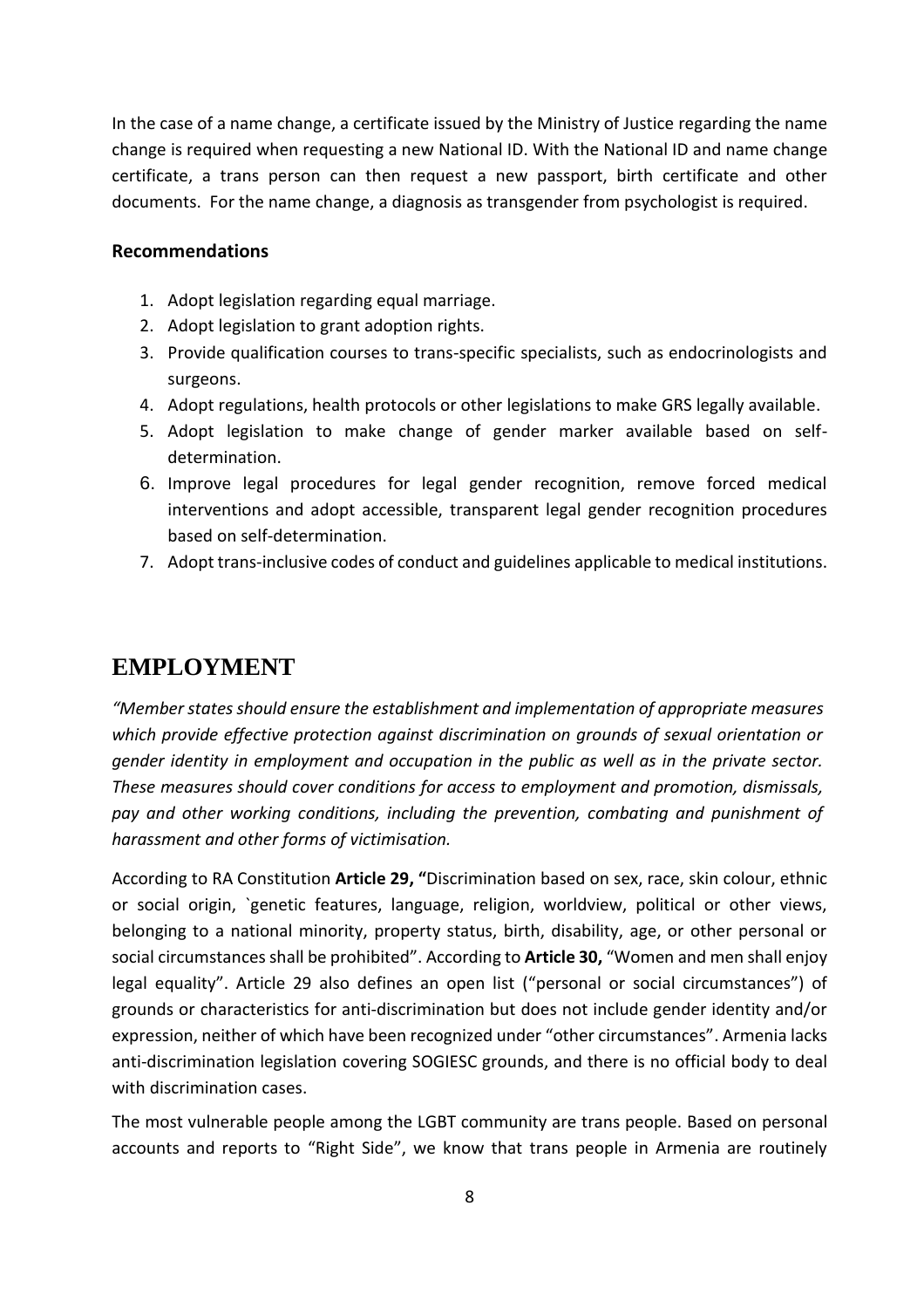bullied and discriminated against in school, as a result of which most have not received higher education. This results in a lack of capacity to compete in the labour market, and employees discriminated against hiring trans people. The trans community is at very high risk of being homelessness or victims of illegal labour/sex trafficking.

#### **Recommendations**

- 1. Take appropriate measures to ensure that trans people have equal access to education and employment, without discrimination on the basis of SOGIESC.
- 2. Train and educate public servants on SOGIESC issues in order to eliminate discrimination.
- 3. Adopt comprehensive anti-discrimination legislation to prohibit discrimination on the grounds of SOGIESC in all areas of life.

### <span id="page-10-0"></span>**HEALTH**

*"Member states should take appropriate legislative and other measures to ensure that the highest attainable standard of health can be effectively enjoyed without discrimination on grounds of sexual orientation or gender identity; in particular, they should take into account the specific needs of lesbian, gay, bisexual and transgender persons in the development of national health plans including suicide prevention measures, health surveys, medical curricula, training courses and materials, and when monitoring and evaluating the quality of health-care services."*

The trans community reports to Right Side NGO an extremely high level of transphobia in healthcare institutions, a high degree of psychological and physical violence, an absence of medical guidelines on trans-specific health services, very expensive medical procedures required for transition, and no awareness of medical staff regarding trans issues. A needsassessment was completed by "Right Side" Human Rights Defender NGO on "Access to healthcare service" in the winter of 2018. Focus group participants (including 15 trans people) mentioned that they have been bullied and discriminated against in medical institutions, which prevents them from accessing high quality medical services or basic visits to a doctor. Participants reported a discriminative approach from medical personnel, and linked the lack of knowledge on sexual orientation and gender identity from medical staff to the education system. Most of the focus group participants do not undergo regular medical check-ups of their health status, which is related to a lack of understanding of the importance of such check-ups and/or fear of being discriminated against at the medical institutions. When seeking medical support, trans people often face disrespectful attitudes, and are even openly refused provision of medical assistance. Participants indicated that they were faced with the actual denial of medical care due to a mismatch between their physical appearance, gender marker on their passport, and gender expression.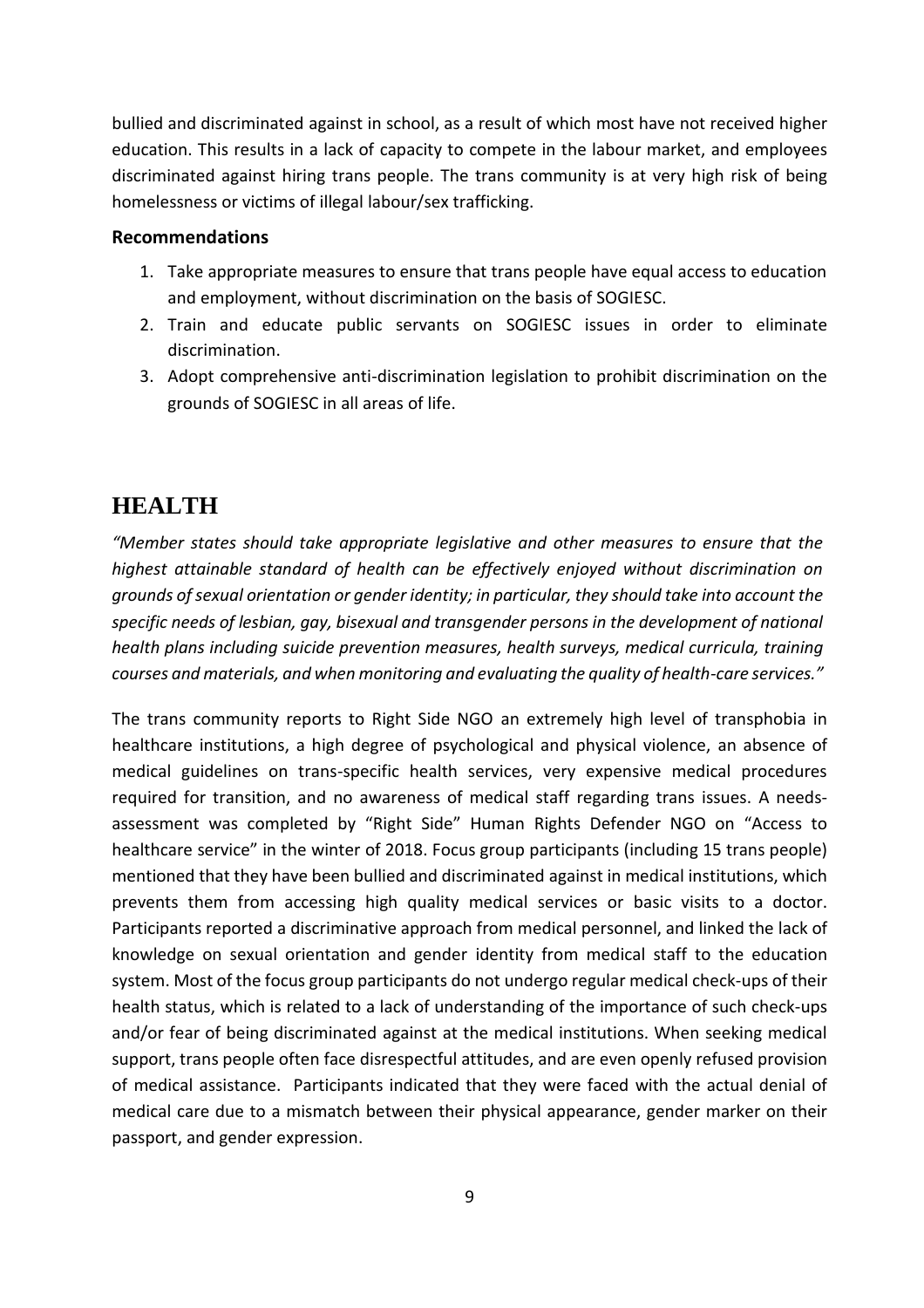The state does not finance programs aimed at the prevention of sexually transmitted infections, or HIV/AIDS among trans people. Such programs are supported only by non-governmental organizations financed by foreign grants. Vulnerability to HIV among trans people in Armenia is high due to several factors. One of them is involvement in sex work. All participants involved in focus group who identified as trans women were sex workers. Another factor contributing to the high exposure to HIV is migration, which has been evolving in Armenia. Trans sex workers report that the main destinations for sex work are Turkey, Russia and Georgia. Not all participants were aware of what HIV/AIDS is, let alone the routes of transmission and methods of prevention, resulting in unprotected sexual intercourse. The fact that trans people, despite being at high risk of HIV, are omitted from the National Plan Against AIDS demonstrates lack of awareness within national authorities of the needs of this group and lack of political will to meet those needs. The need for effective prevention methods targeting trans people is critical, especially within the sex worker population. Furthermore, the trans community usually access HIV/STI services through MSM organizations, which use the same approach for treating the trans community as they do for the MSM community. However, trans people have different needs and current services are not tailored to those needs. **Trans women participants mentioned that they don't want to be identified as MSM, as they have spent their whole life trying to avoid "being men", and they experience transphobia when engaging with MSM organizations for HIV/STI services. One participant attempted to access STI/HIV testing at a specialized STI centre, but medical staff were unwilling to test her, as she was the first patient to present who had undergone vaginoplasty.**

Regarding gender reassignment procedures, the response from the Ministry of Health to a letter sent by "Right Side" in Spring 2018, stated that there is no legislation to regulate "sex change", although the Ministry of Justice requires a certificate about "sex change" for legal gender recognition. Gender reassignment surgeries are done secretly in Armenia, since there are no regulations or specialized surgeons. It is done by mutual agreement between a non-local surgeon (invited by the patient), an Armenian medical institution and the patient. Patients sign a document stating that they take full responsibility for the risks related to the surgery. Additionally, there are no specialized endocrinologists and usually trans people on HRT selfmedicate. Some trans people mentioned that there is only one person who prescribes hormones, and that she prescribes the same hormones to all trans people that approach her, without consideration of differentiated treatment plans for individuals.

#### **Recommendations**

- 1. Revise textbooks and programmes in medical school and include information about SOGIESC.
- 2. Provide trans-awareness and anti-discrimination training to medical staff to eliminate discrimination against trans people while accessing healthcare services.
- 3. Provide qualification courses to trans-specific specialists, such as endocrinologists and surgeons.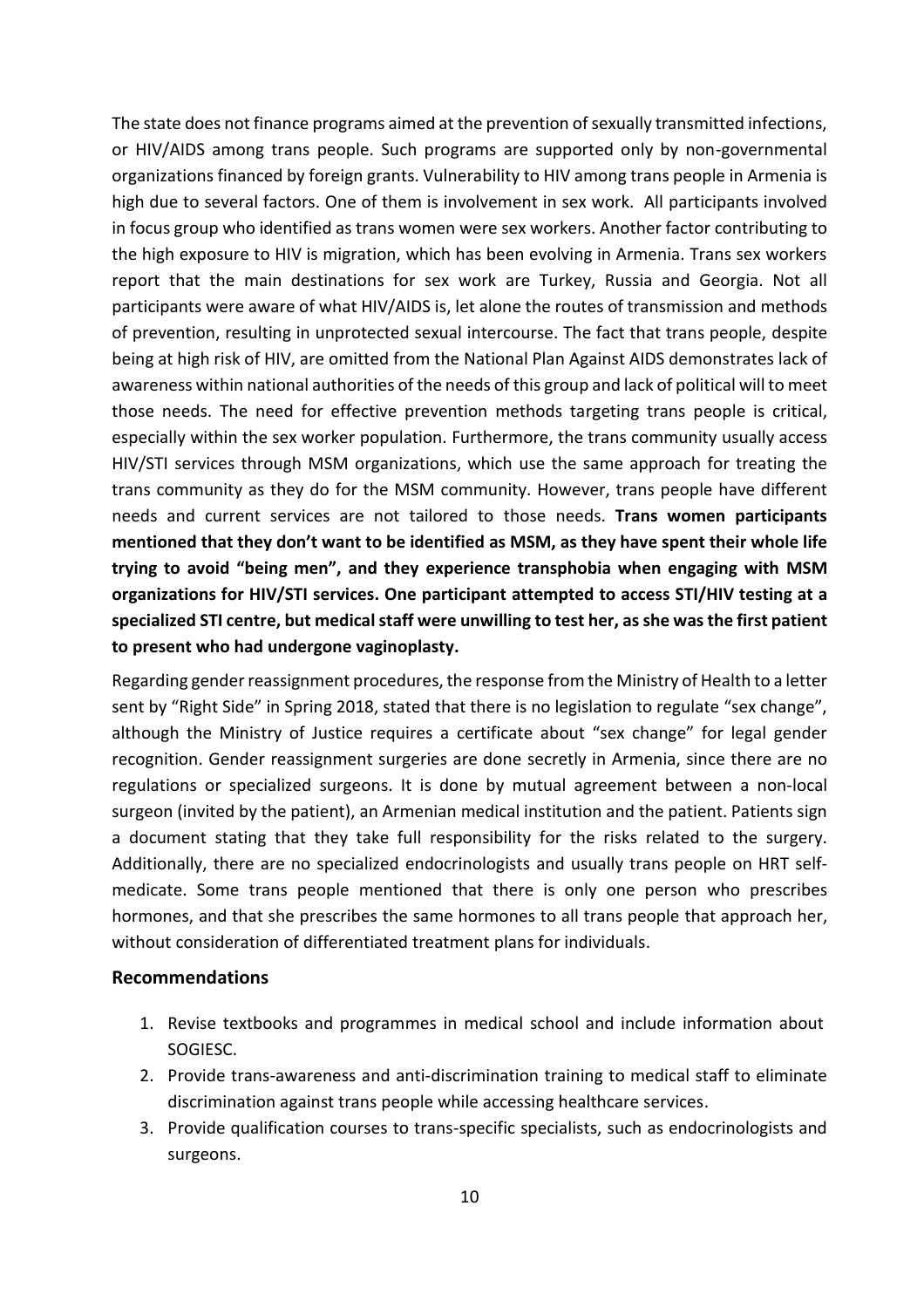- 4. Adopt regulations, health protocols or other legislation to make GRS legally available.
- 5. Adopt trans-inclusive codes of conduct and guidelines for medical institutions.
- 6. Create a plan to make an estimate of the size of the Armenian trans community and evaluate their risk for STIs/HIV/AIDS.
- 7. Include the trans community in the list of most-at-risk populations in the National Program Against AIDS.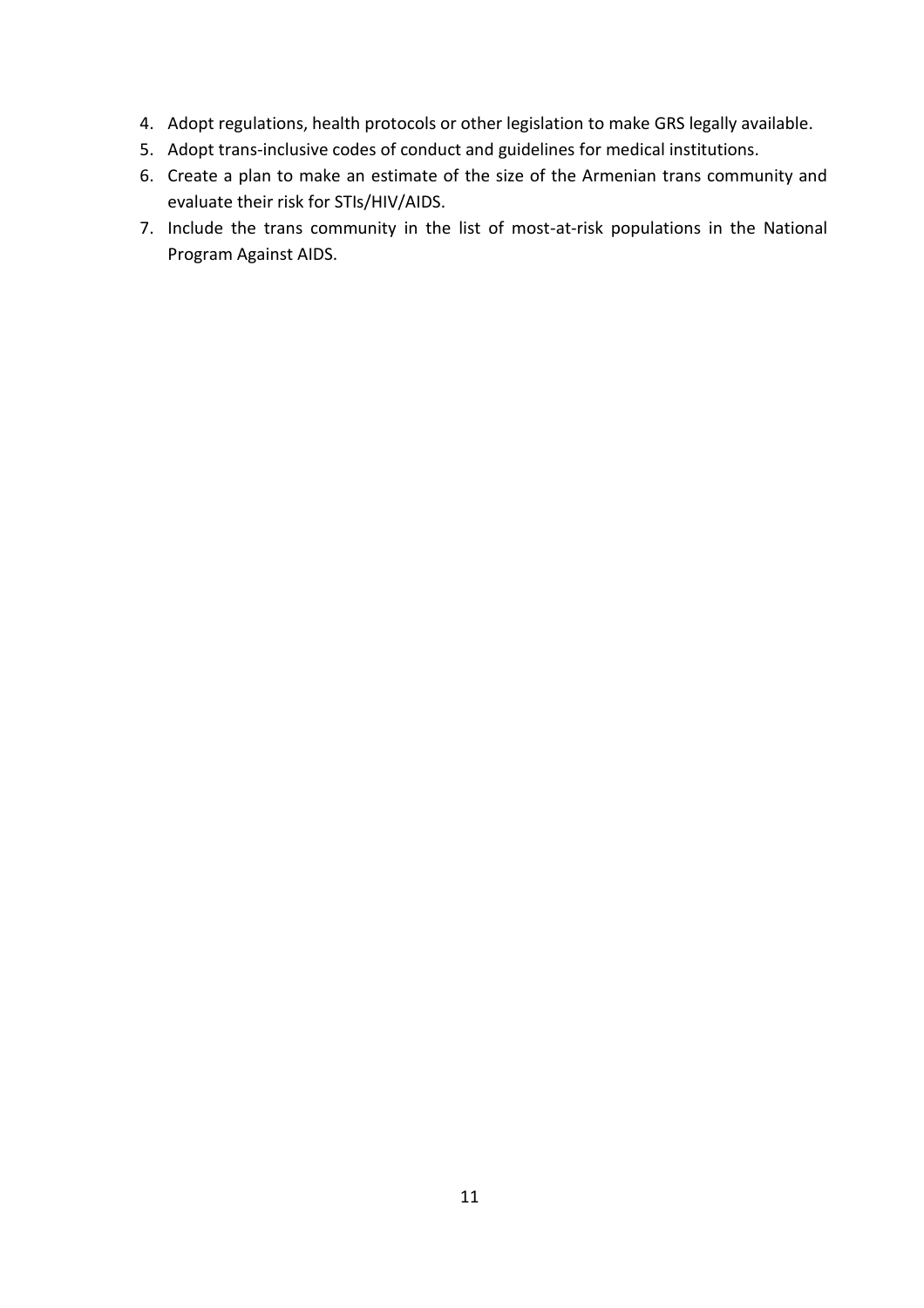# <span id="page-13-0"></span>**GLOSSARY**

**Bisexual**: a person who is emotionally and/or sexually attracted to persons of more than one gender.

**Gay**: a man who is sexually and/or emotionally attracted to men. Gay is sometimes used as a blanket term for lesbian women and bisexual people, as well as gay men. However, this usage has been disputed by a large part of the LGBTI community and gay is therefore only used in this report when referring to men who are emotionally and/or sexually attracted to men.

**Gender**: refers to people's internal perception and experience of maleness and femaleness, and the social construction that allocates certain behaviours to male and female roles.

**Gender Expression**: refers to people's manifestation of their gender identity. Typically, people seek to make their gender expression or presentation match their gender identity/identities, irrespective of their sex assigned at birth.

**Gender Identity**: refers to each person's deeply felt internal and individual experience of gender, which may or may not correspond with their sex assigned at birth.

**Hate Crime**: offences that are motivated by hate or bias against a particular group of people. This could be based on gender, gender identity, sexual orientation, ethnicity, religion, age or disability (not exhaustive). Also known as bias crime.

**Lesbian**: a woman who is sexually and/or emotionally attracted to women.

**LGBTI**: Acronym for lesbian, gay, bisexual, trans and intersex people. This is the acronym that ILGA-Europe uses to reflect their advocacy priorities; their members may use different formulations to more accurately describe their own work, for example LGBTI\*, LGBTIQ, etc.

**Sexual Orientation**: refers to each person's capacity for profound affection, emotional and sexual attraction to, and intimate and sexual relations with, individuals of another gender / the same gender / more than one gender.

**Transgender/Trans Person/People/Man/Woman**: a term referring to those people whose gender identity and/or a gender expression differs from their sex assigned at birth. It includes, but is not limited to: men and women with transsexual/transgender pasts, and people who identify as transsexual, transgender, transvestite/cross-dressing, androgyne, polygender, genderqueer, agender, gender variant or with any other gender identity and/or expression which does not conform to social expectations of male or female gender expression. It can include the expression of gender through clothing, presentation or body modification, including surgical procedure(s) and/or hormonal treatment.

**Transphobia**: refers to negative cultural and/or personal beliefs, opinions, attitudes and behaviours based on prejudice, disgust, fear and/or hatred of trans people or against people who demonstrate variations in their gender identity and/or gender expression.